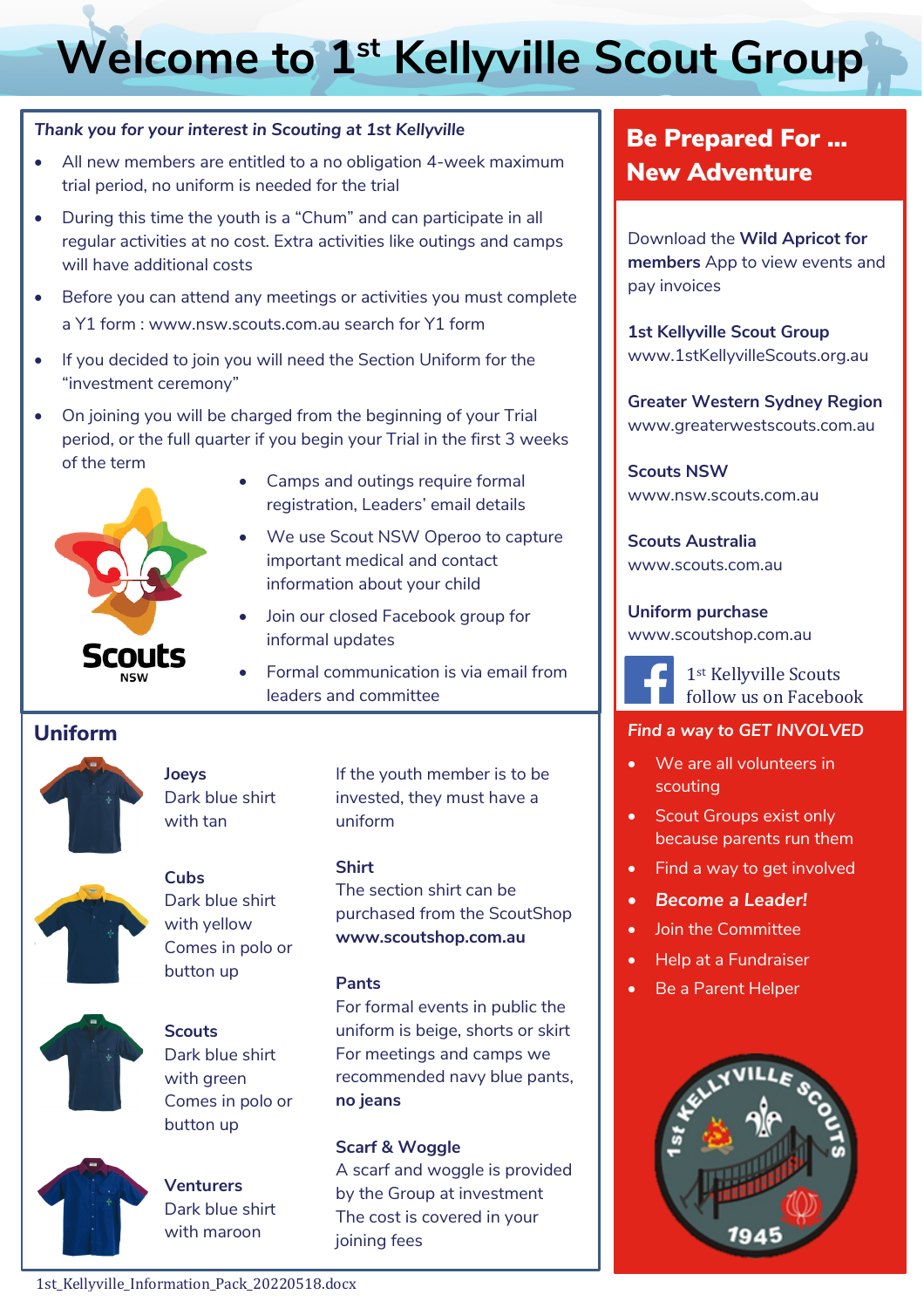| 1 <sup>st</sup> Kellyville Scout Group is part of the Greater Western Sydney Region within Scouts NSW |                       |                                                                     |                                  |                                      |  |  |  |  |
|-------------------------------------------------------------------------------------------------------|-----------------------|---------------------------------------------------------------------|----------------------------------|--------------------------------------|--|--|--|--|
| Joeys                                                                                                 | 5-7 years             | Wednesday<br>$6:15 - 7:15$ pm                                       | Elaine Unwin<br>"Echidna"        | joeys@1stkellyvillescouts.org.au     |  |  |  |  |
| <b>Darzee Cubs</b>                                                                                    | 8-11 years            | Monday<br>$7:00 - 8:30$ pm                                          | Alice Gravina<br>"Emu"           | cubs@1stkellyville.org.au            |  |  |  |  |
| <b>Screaming Bush</b><br><b>Turkey Scouts</b>                                                         | $11-14$ years         | Thursday<br>$7:00 - 9:00$ pm                                        | Michelle Burakowski<br>"Bigbird" | scouts@1stkellyvillescouts.org.au    |  |  |  |  |
| <b>Dragon Scouts</b>                                                                                  | $11-14$ years         | Friday<br>$7:00 - 9:00$ pm                                          | Chris Stainwright<br>"Yagi"      | scouts@1stkellyvillescouts.org.au    |  |  |  |  |
| <b>Venturer Unit</b>                                                                                  | $14-18$ years         | Wednesday<br>$7:30 - 9:30$ pm                                       | <b>Andrew Bath</b><br>"Wall-E"   | venturers@1stkellyvillescouts.org.au |  |  |  |  |
| <b>Rovers</b>                                                                                         | $18-25$ years         | We have no active Rover Crew. Contact Greater Western Sydney Region |                                  |                                      |  |  |  |  |
| <b>Committee</b>                                                                                      | Parents and<br>Carers | 3rd Tuesday of every month except<br>school holidays                |                                  | committee@1stkellyvillescouts.org.au |  |  |  |  |

# **1st Kellyville Scouts Fees**

- Fees are collected by Scouts NSW and also by  $1<sup>st</sup>$  Kellyville Scouts.
- Members will receive an invoice for their State Membership Fee direct from Scouts NSW from 1 April each year. This is to be paid via Scout Pay either upfront or on a payment plan.
- Insurance for your child is included in the state fees.
- Active Kids rebate can be applied to the state fees. Go to www.nsw.scouts.com.au to find out how.
- If a member joins part way through the year the state fee is pro-rated. If a member resigns part way through the year and has paid upfront, the balance is forfeited.
- 1<sup>st</sup> Kellyville Scouts fees are due at the start of each term, with 4 terms per year and can be paid via Wild Apricot for Members.
- Our fees go towards hall maintenance, utilities, equipment and scouting activities.
- A Group fundraising levy is charged once per family each term. This can be refunded if a parent joins the committee or volunteers at a fundraising event or working bee
- Our Group gives additional members within the same family a discount

| Joey, Cub, Scout, Venturer             |             | <b>State Fee</b> | Group Fee | <b>Section Fee</b> |  |  |  |
|----------------------------------------|-------------|------------------|-----------|--------------------|--|--|--|
| <b>Issued by Scouts NSW directly</b>   |             |                  |           |                    |  |  |  |
| 12 month membership                    | \$250       | \$250            |           |                    |  |  |  |
| <b>Joining Fee (one off)</b>           | <b>\$55</b> | \$55             |           |                    |  |  |  |
| <b>Issued by 1st Kellyville Scouts</b> |             |                  |           |                    |  |  |  |
| <b>Joining Fee (one off)</b>           | \$60        |                  | \$40      | \$20               |  |  |  |
| Member 1 (each term)                   | <b>\$70</b> |                  | \$50      | \$20               |  |  |  |
| \$50<br><b>Member 2 (each term)</b>    |             |                  | \$30      | \$20               |  |  |  |
| Member 3 (each term)                   | \$40        |                  | \$20      | \$20               |  |  |  |

1st\_Kellyville\_Information\_Pack\_20220518.docx